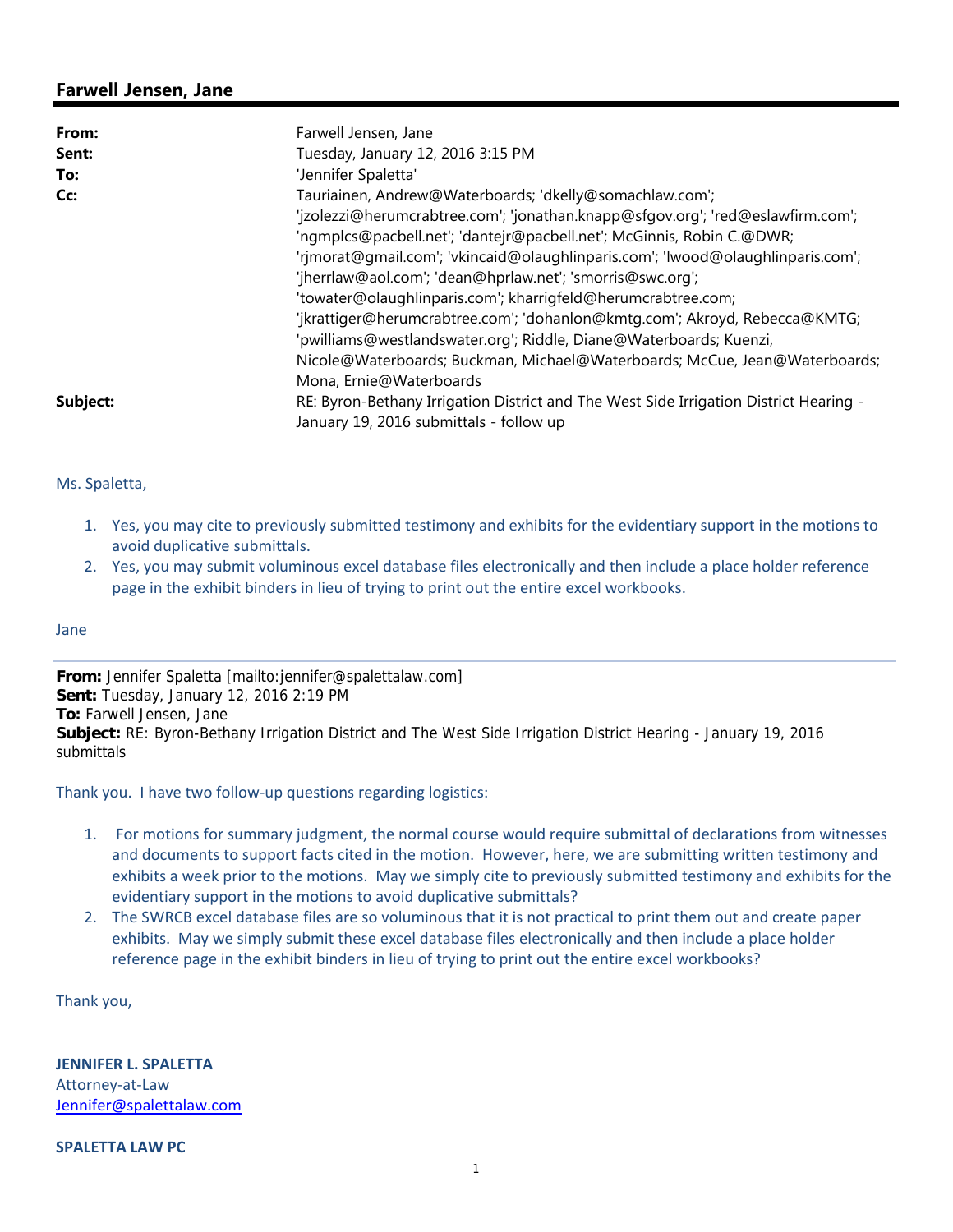T: 209‐224‐5568 F: 209‐224‐5589 C: 209‐481‐9795 Mailing: PO Box 2660 Lodi CA 95241 Office: 225 W. Oak Lodi, CA 95240

CONFIDENTIALITY NOTICE: This message and any attachments contain confidential privileged information intended for the sole use of the addressee. If you receive this message in error, delete the message without copying or otherwise disseminating the information. Any inadvertent disclosure does not waive the confidentiality or privilege. If you received this message in error, please *contact the sender at (209)224‐5568. Thank you.*

**From:** Farwell Jensen, Jane [mailto:Jane.Farwell-Jensen@waterboards.ca.gov] **Sent:** Monday, January 11, 2016 3:21 PM

**To:** Tauriainen, Andrew@Waterboards; dkelly@somachlaw.com; jzolezzi@herumcrabtree.com;

jonathan.knapp@sfgov.org; red@eslawfirm.com; Jennifer Spaletta; ngmplcs@pacbell.net; dantejr@pacbell.net; McGinnis, Robin C.@DWR; rjmorat@gmail.com; vkincaid@olaughlinparis.com; lwood@olaughlinparis.com; Herrick, John @aol.com; dean@hprlaw.net; smorris@swc.org; towater@olaughlinparis.com; kharrigfeld@herumcrabtree.com;

jkrattiger@herumcrabtree.com; dohanlon@kmtg.com; Akroyd, Rebecca@KMTG; pwilliams@westlandswater.org **Cc:** Riddle, Diane@Waterboards; Kuenzi, Nicole@Waterboards; Buckman, Michael@Waterboards; Mona, Ernie@Waterboards

**Subject:** Byron-Bethany Irrigation District and The West Side Irrigation District Hearing - January 19, 2016 submittals

Dear Byron-Bethany Irrigation District (BBID) and The West Side Irrigation District (WSID) Hearing Participants:

As a reminder regarding the noon, Tuesday, January 19, 2016 deadline for receipt and service of witnesses' proposed testimony, exhibits, lists of exhibits, qualification and statement of service, each party shall submit to the State Water Board three (3) paper copies and one electronic copy of each of its exhibits. Binders for the paper copies would be appreciated, but no particular format is necessary. In terms of indexing we asked for exhibits for both proceedings to be indexed consecutively with identification of the proceeding and phase for which it is intended. (See page 3 of December 16 Ruling.)

Any documents submitted or served electronically must be in Adobe Portable Document Format (PDF), except for Exhibit Identification Indexes, which may be in a format supported by Microsoft Excel or Word. Electronic submittals to the State Water Board of documents less than 11 megabytes in total size (incoming mail server attachment limitation) may be sent via electronic mail to: wrhearing@waterboards.ca.gov with a subject of "**BBID\_WSID Hearings**". Electronic submittals to the State Water Board of documents greater than 11 megabytes in total size should be submitted on a compact disc (CD or DVD) or thumb drive. Each electronically submitted exhibit must be saved as a separate PDF file, with the name in lower case lettering.

For more information regarding written testimony and other exhibits, please see pages  $3 - 4$  of the attachment to the BBID and WSID Hearing Notices, "Information Concerning Appearance at Water Right Hearings".

Sincerely,

Jane